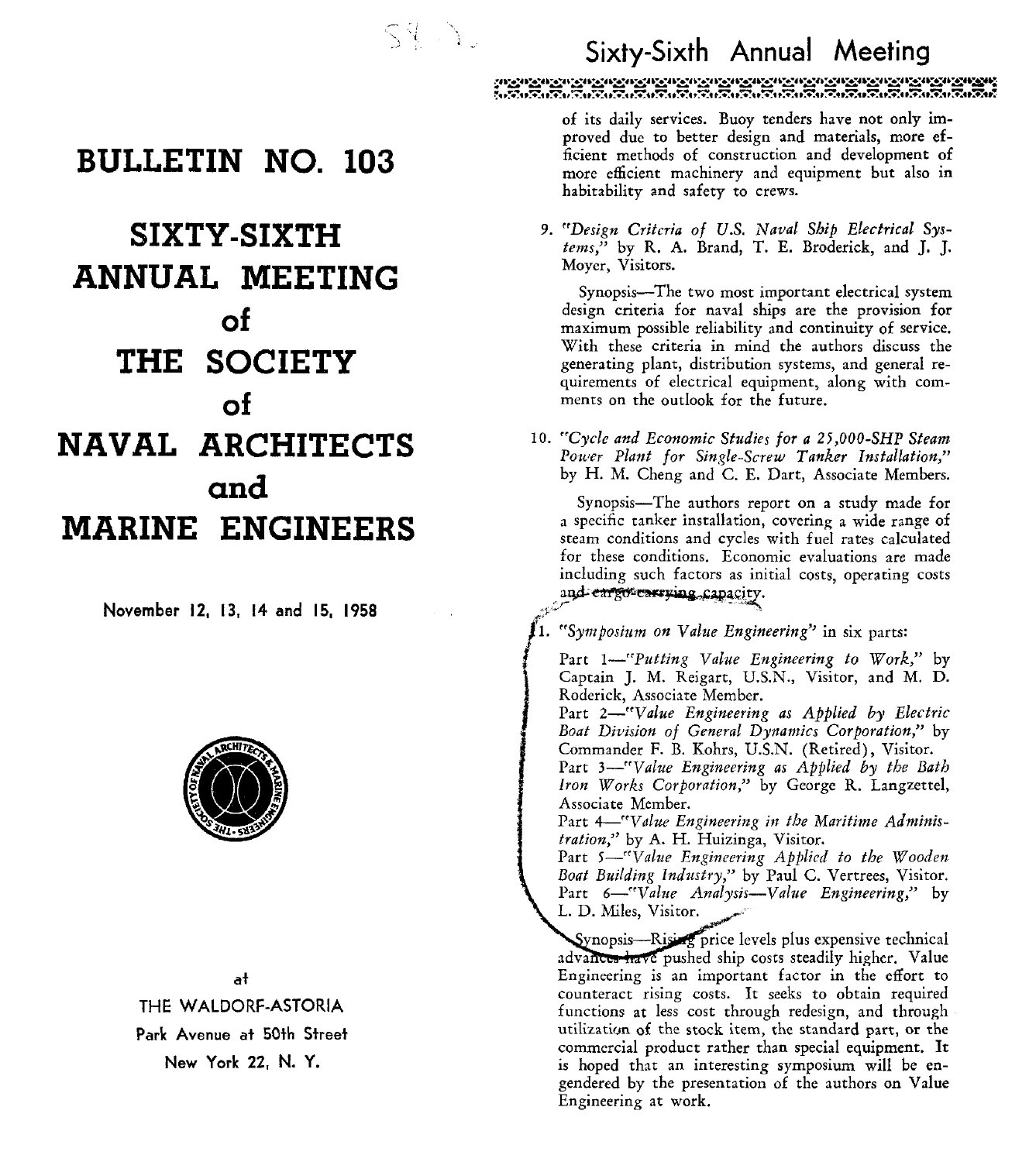## ARTICLE FOR SYMPOSIUM ON "PUTTING VALUE ENGINEERING TO WORK" SYSTEM OF NAVAL ARCHITECTS AND MARINE ENGINEERS

 $58.12$ 

VALUE ANALYSIS -- VALUE ENGINEERING

Captain Reigart's paper so well highlights some of the important concepts

and techniques of Value Analysis or Value Engineering that I will document

the beginning of this body of knowledge and techniques and express my belief

of what is to follow.

# History - of Development

For generations we have developed and used performance-trained people and performance-oriented systems. The basic objectives were to produce:

...a more efficient turbine

. . . a plane which would fly higher and faster

...electronic gear of greater range

. . . filter circuits of greater selectivity

. . . etc.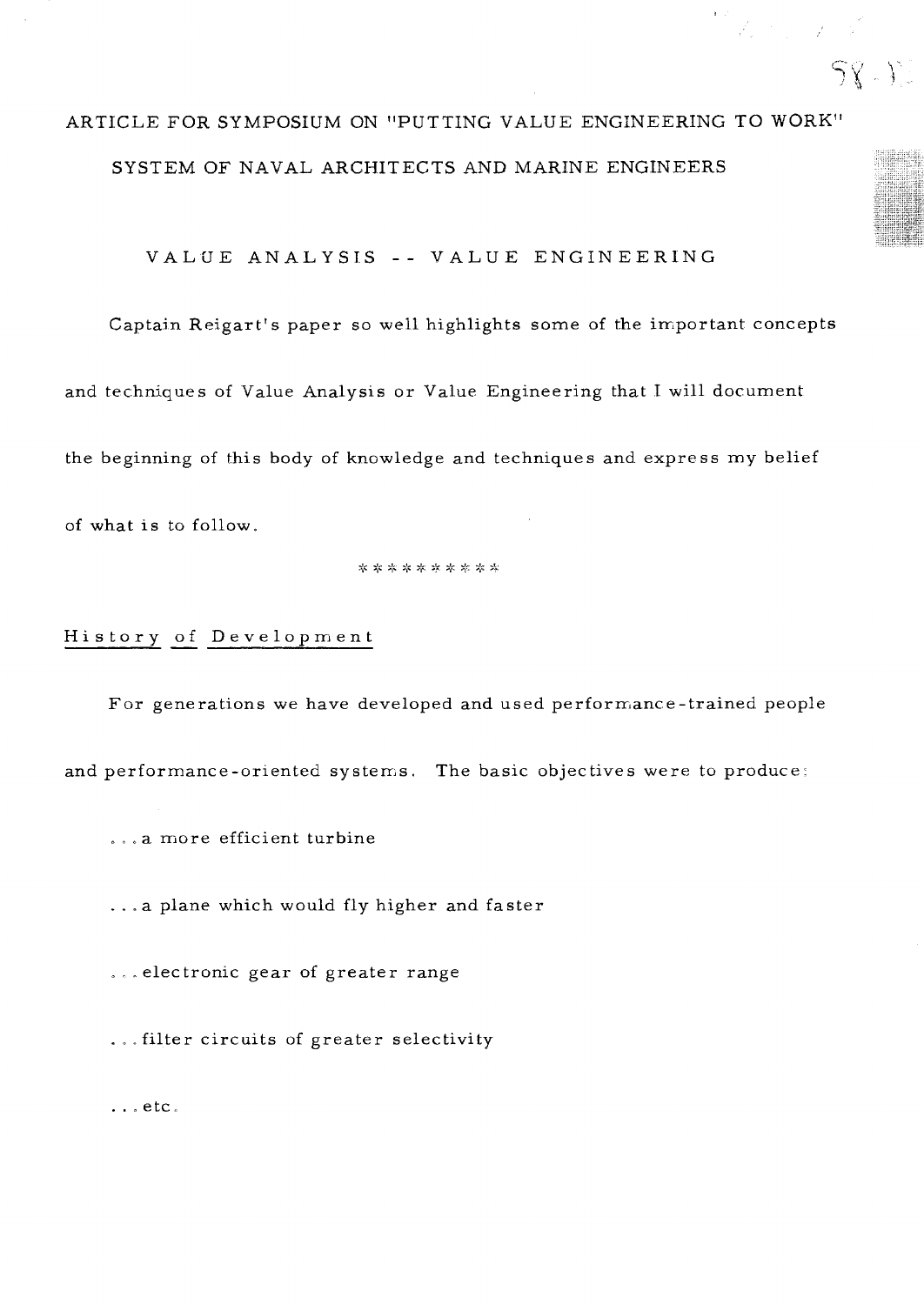Each performance -minded per son did "as well as he could" costwise and since no better measurement existed it was judged "good enough." In home appliances -- like the simple, successful, hand-operated spin drier - we added complexity to accomplish automatically a wide range of new functions. At the same time, much cost was being added.

Our management became concerned about the growing costs and decided that it wasn't enough to develop reliable performance in our products -- it must be done at reasonable cost or it would be of small benefit to anyone; that it wasn't enough to develop outstanding performance in our military products -- they must be producible at reasonable cost to allow the quantities necessary to accomplish their missions.

**A** small group of design and manufacturing engineers was assigned the task of developing a program in this direction which would be either accepted or rejected upon its merit. Soon the objective of this group emerged in clear view. It may be described as, "Exactly the same performance at vastly lower

 $-2-$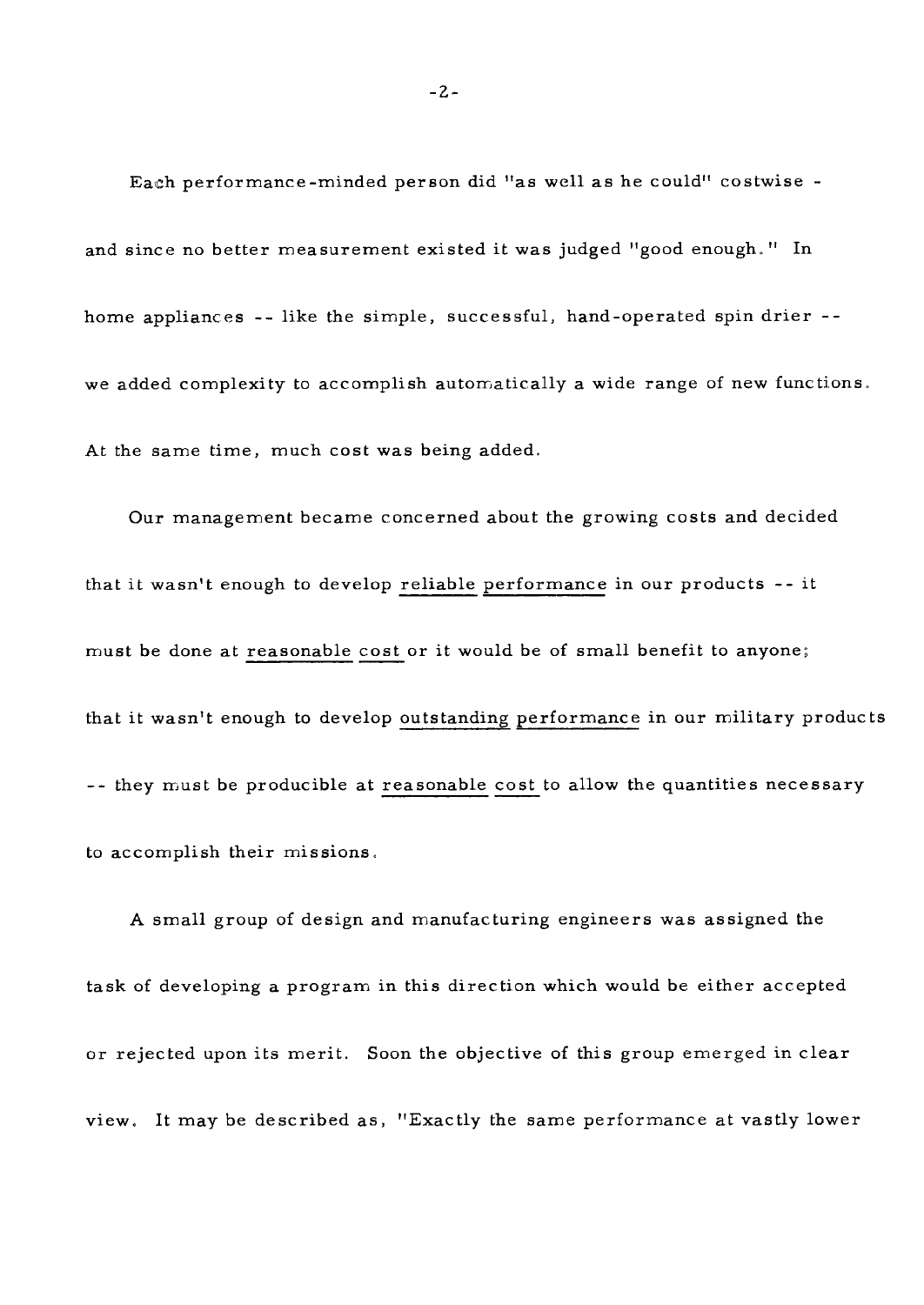cost." Stated another way, "Three ships instead of one, a thousand planes instead of a few hundred, all with the required essential performance. "

Accomplishments in developing this value system and proving its feasibility were startling -- even in the first studies that were undertaken. In competitive commercial products, usually the total performance (reliability, safety factor, appearance, etc. ) could be accomplished with cost savings of between **25%** and 40%. In the military type of project, where there wasn't time for real professional-grade value work, the same functions with the same reliability could often be obtained for one-third to one-fifth of the cost.

As compared with the study of performance, which might be correctly called "Performance Analysis" (that is, learning more about the performance and the possible alternates in order to gain improvement), so the study of value (learning more about it in order to improve it) was appropriately named "Value Analysis" by engineering and manufacturing management.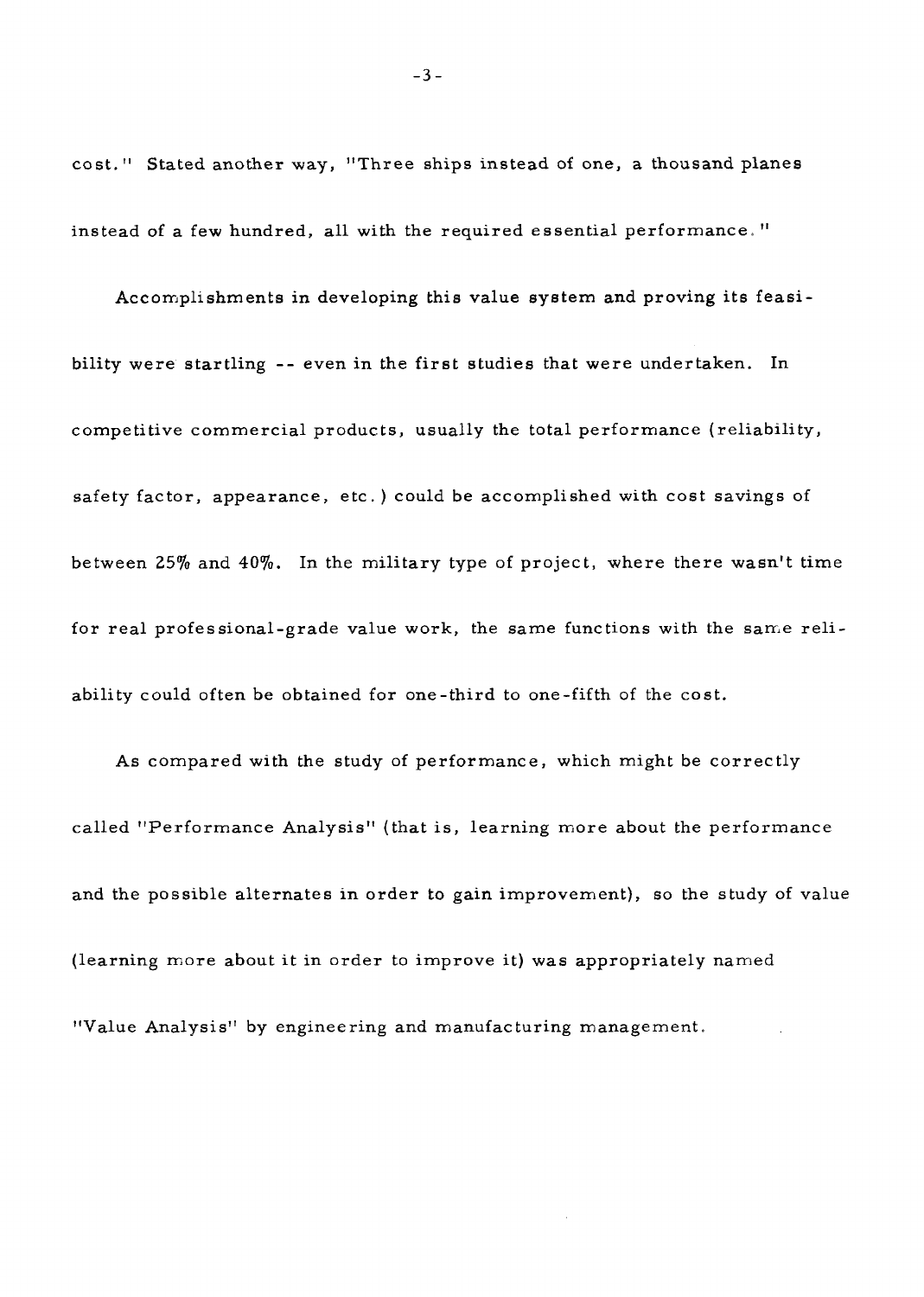Then began the process of identifying, developing, and putting together the concepts and techniques needed for effective Value work. Just as perform. ance engineering draws a set of techniques from various disciplines so chosen and organized as to be effective in improving performance, so Value Analysis has drawn from the older disciplines specific concepts, systems of information, and techniques consolidated into plans of action directed sharply toward achieving "the performance needed at much lower cost" (often one-half to one -tenth in very significant expenditure areas. )

### Value Engineering

When the Bureau of Ships in 1954 recognized the great benefits that the Value system could offer to the Navy, to national defense, and to the economy, they selected the name "Value Engineering" - which is probably more appropriate than Value Analysis since it connotes value work being done early enough in the cycle to accomplish economical manufacture the first time.

 $-4-$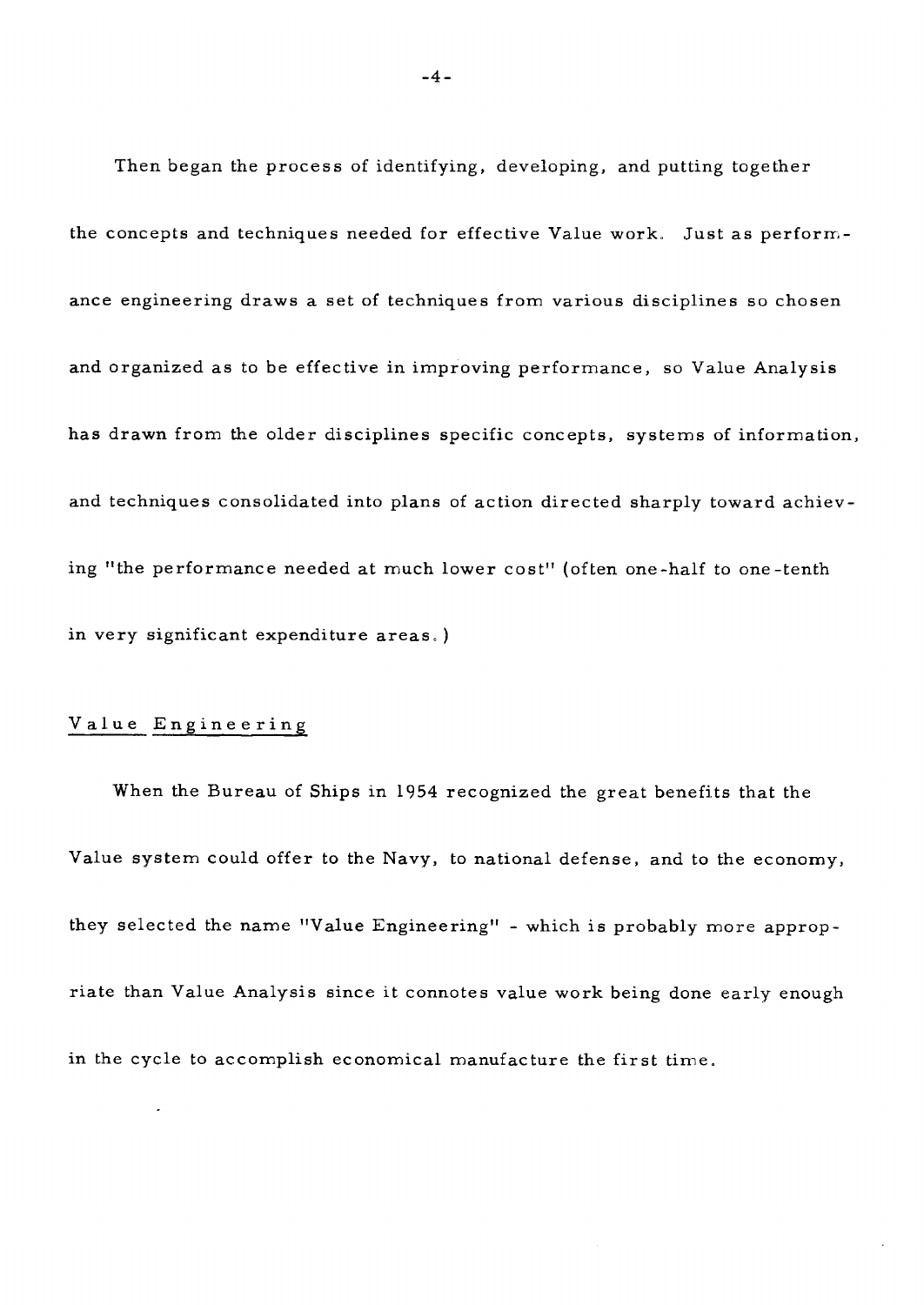The results accomplished **by** adding the concepts, information and techniques of this Value program to the technical skills already in place have caused dozens of companies to organize in a variety of ways to bring this "Value" contribution into their products.

### Why - Value Engineering

Members of the Society may feel more comfortable in recognizing this important newcomer if we list six principal reasons why large amounts of unnecessary, unworking costs exist in essentially all manufactured products,

1 - Lack of essential information at the time decisions are made; usually

lack of knowledge that the information exists.

- 2 Lack of the specific idea that would make possible production of the item for vastly lower cost.
- **3**  Decisions based upon honest wrong beliefs which each responsible decision-making person progressively accumulates.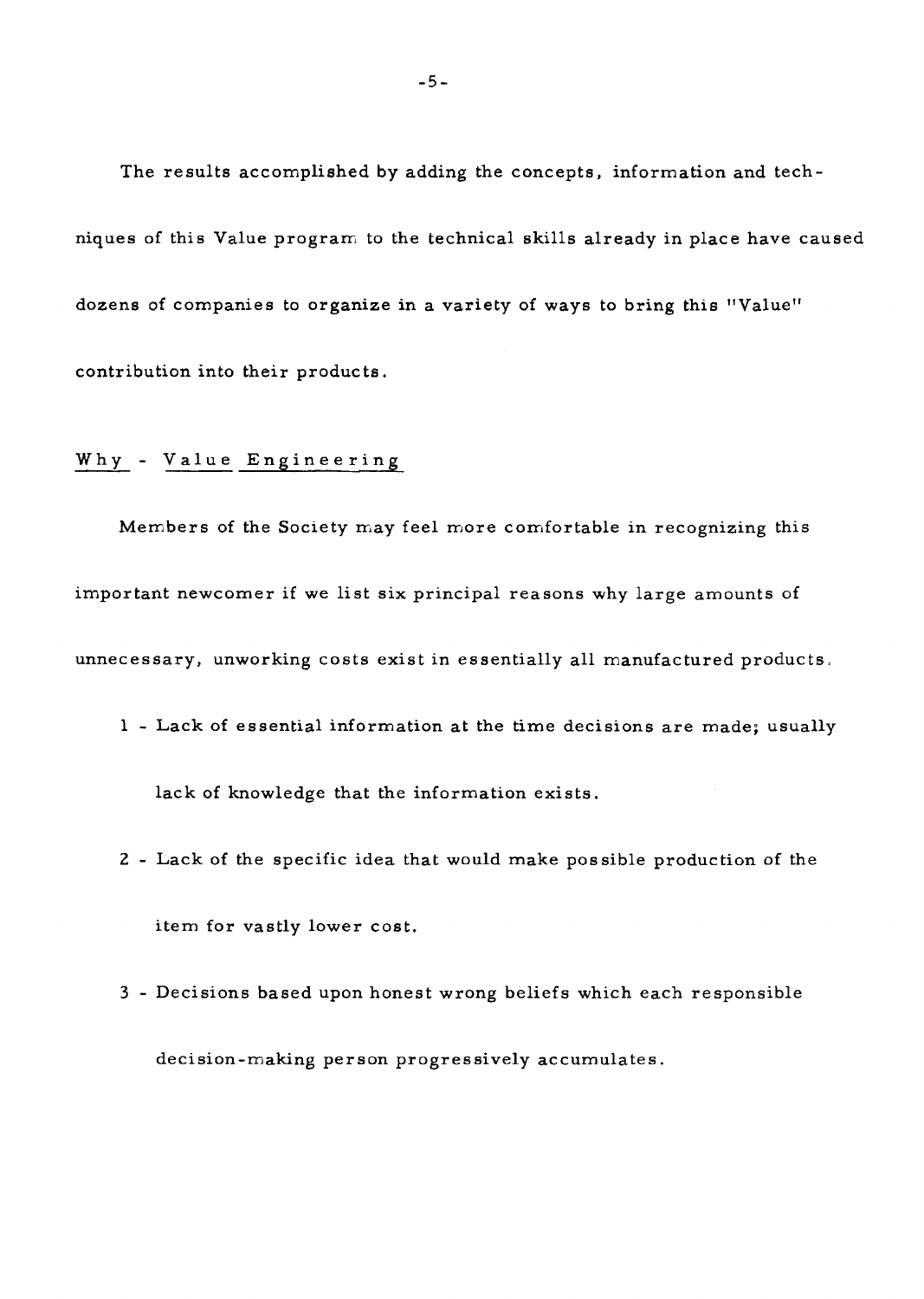- 4 Decisions originally forced by temporary circumstances which continue non-functioning, unnecessary costs long after the temporary circumstances have ended.
- 5 Decisions based upon habits -- habits of the people or of the area involved; habits built into the drafting and methods systems, into the machines and tooling, and others.
- 6 Normal attitudes -- a pre-disposition to always react to a set of eircum stances in a pre -determined manner. These attitudes support habits which cause decision-making patterns to lag far behind technological developments in both the engineering and the manufacturing fields.

#### One Significant Surprise

It was supposed that the largest obstacle in value work would be limitations in ability to learn and develop sound lower cost engineering and manufacturing alternates. Strangely enough, this was not the case,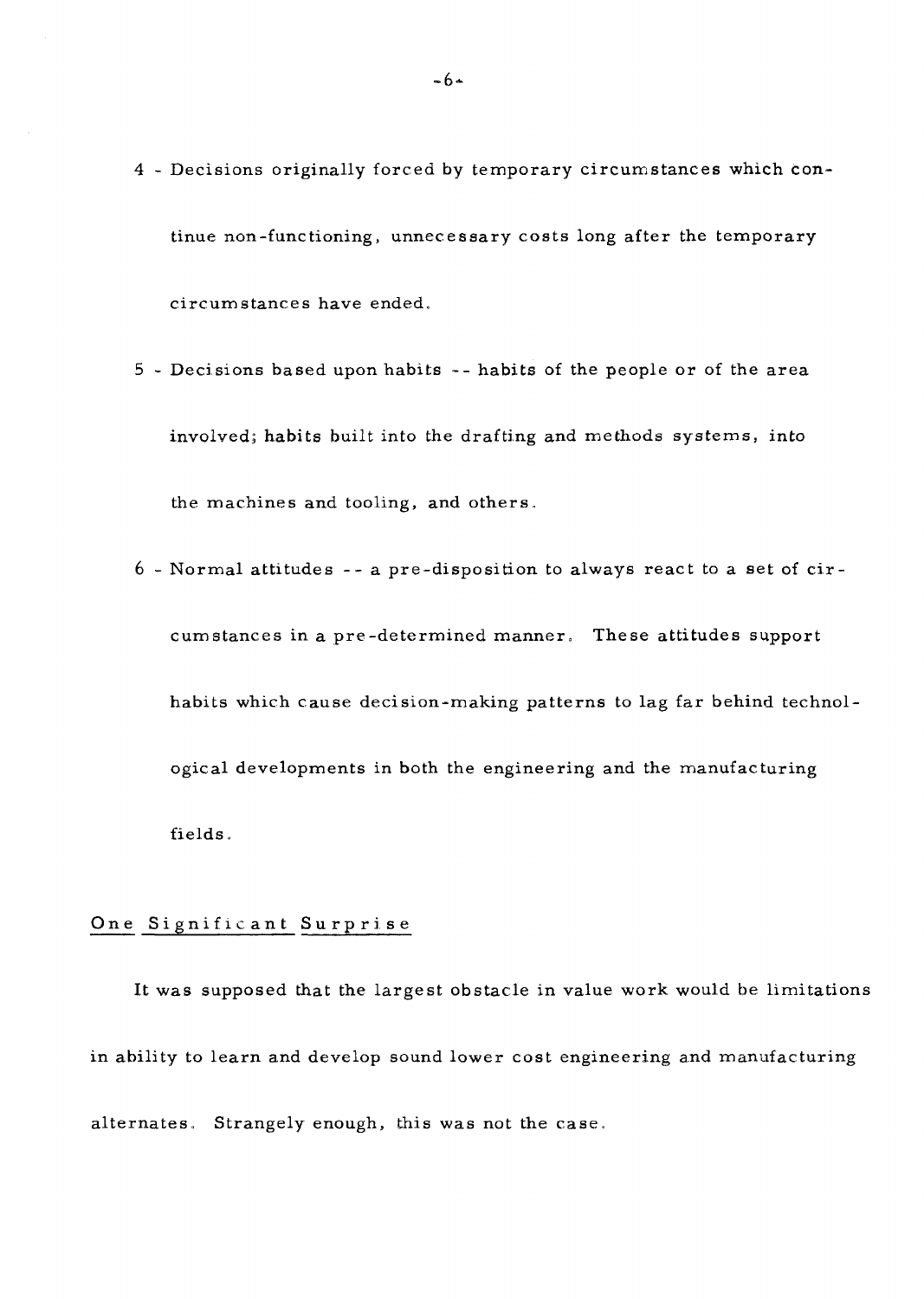By all odds, the largest part of the task of accomplishing functions for much lower cost was found to lie in the realm of thinking habits. Most men who have thought along accepted channels for years, and whose decisions and ac tions are identified with such channels, are simply unable to objectively evaluate engineering and manufacturing alternates for accomplishing functions for vastly lower cost when these alternates might have been available but unknown to them at the time their original decisions were made. Thus the basic problem is one of securing objectivity and willingness to change.

### Beginning of Training

Next came the necessity to teach this body of knowledge, these specialized techniques and this understanding of human decision habits to design and manufacturing-engineering people in significant numbers.

This originally required 480 hours of on-the-job supervised work,

It was then streamlined to 160 hours of full-time training on a "tell it -

do it" basis.

At present, having benefited by experience and the use of presentation aids,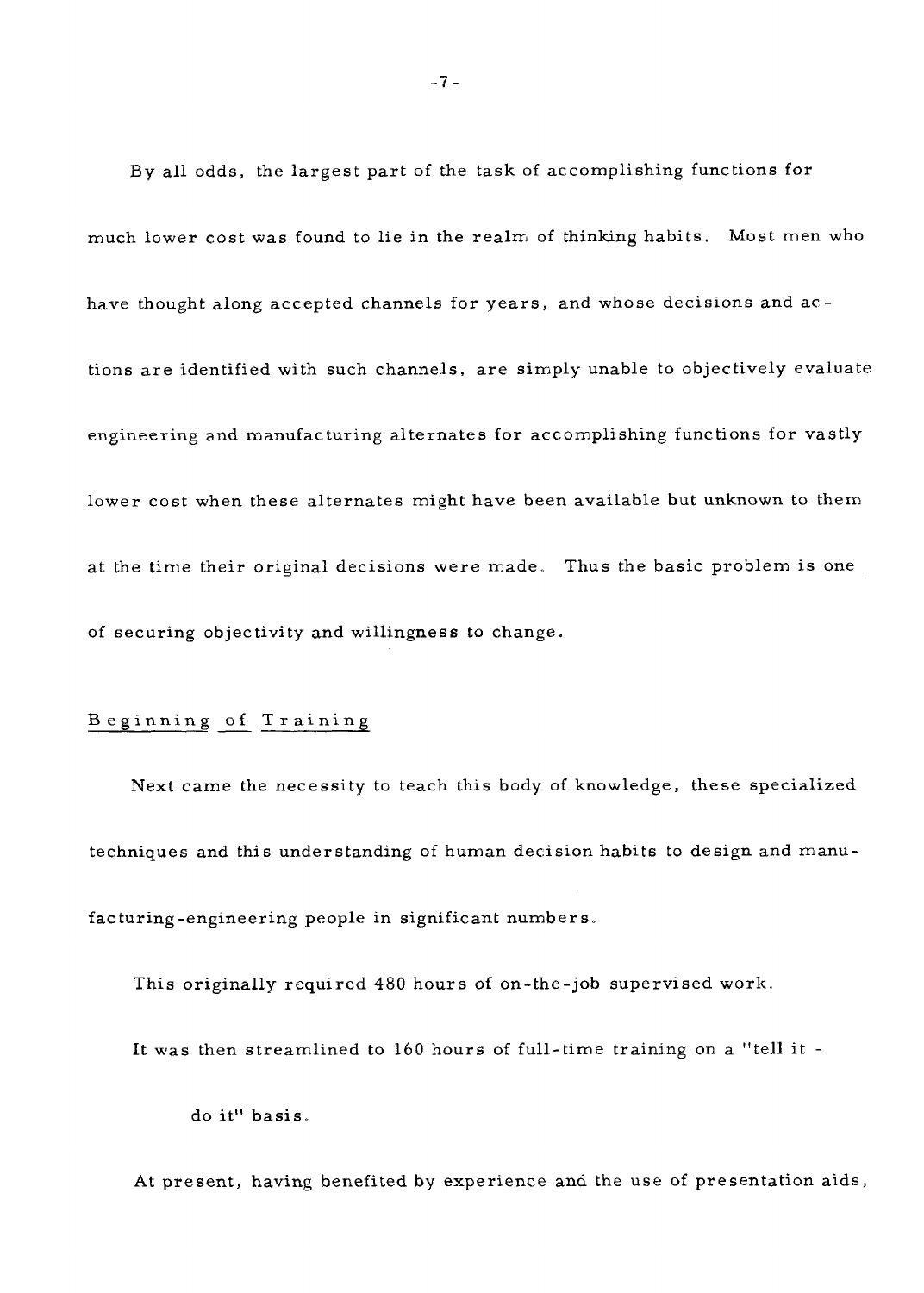we believe it can be taught in sufficient depth in 60 to 80 hours.<br>
Who Contributes "Value" To The Product

Nothing in the above is intended to indicate that engineering, drafting, manufacturing, planning, and other personnel should not learn and use all of the value techniques and information which they can take in their stride. Certainly this must be done. It would be a significant mistake, however, to believe that these people, in addition to their regular work, can do an adequate job of learning and applying value engineering information and techniques. This vital conclusion has been reached independently through actual trial in scores **of** cases - involving both original design work and re-design studies. Just as we have learned that in order to secure acceptable performance of a grade which will compete with a formidable adversary, we must assign desired functions to competent performance engineering people, so it is now being demonstrated that to have this performance with the simplicity required for maintenance and the economy required to provide adequate quantities, the special contribution of Value Engineering must also be included.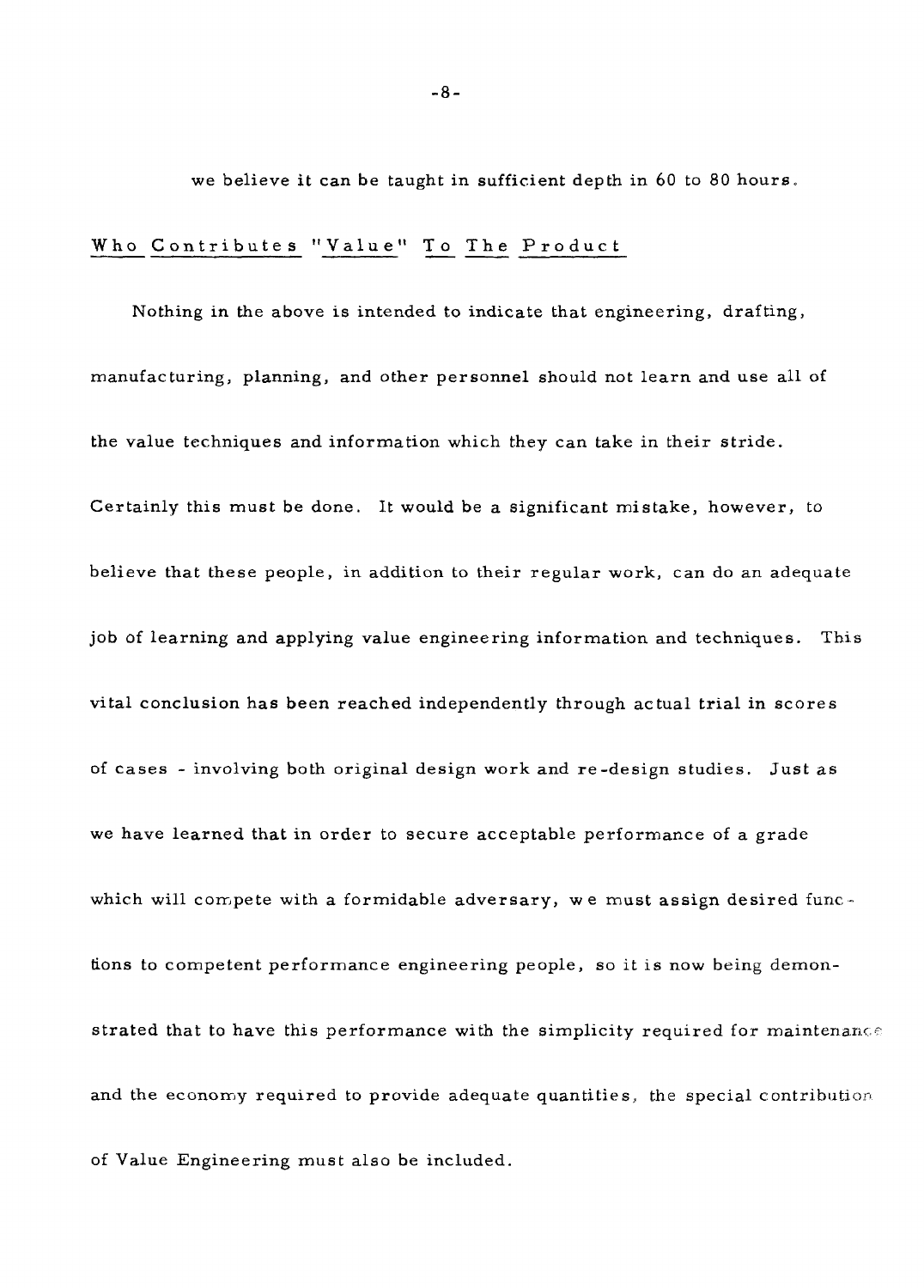# -9-<br>Looking at the Future of Value Engineering

Some of us who work in the field of value -- who are seeking total essential performance reliability, ease of maintenance, etc. at lowest overall cost - believe that value engineering will be developed and used so effectively that we will receive from two to three times the otherwise obtainable armament per dollar. We may well focus on the two essentials.. .

1 - Performance engineering - which needs no comment.

2 - Value engineering - reliably achieving the functions developed in per-

formance engineering at much lower costs.

My ten years of experience cause me to believe that, for efficient military work, these two are separate.

Research and development are basically performance-oriented. Decision patterns are performance-oriented. Organizations are staffed with performanceoriented and "performance-able" people, saturated with performance challenges and performance viewpoints and largely lacking in the essential tools for high grade value engineering.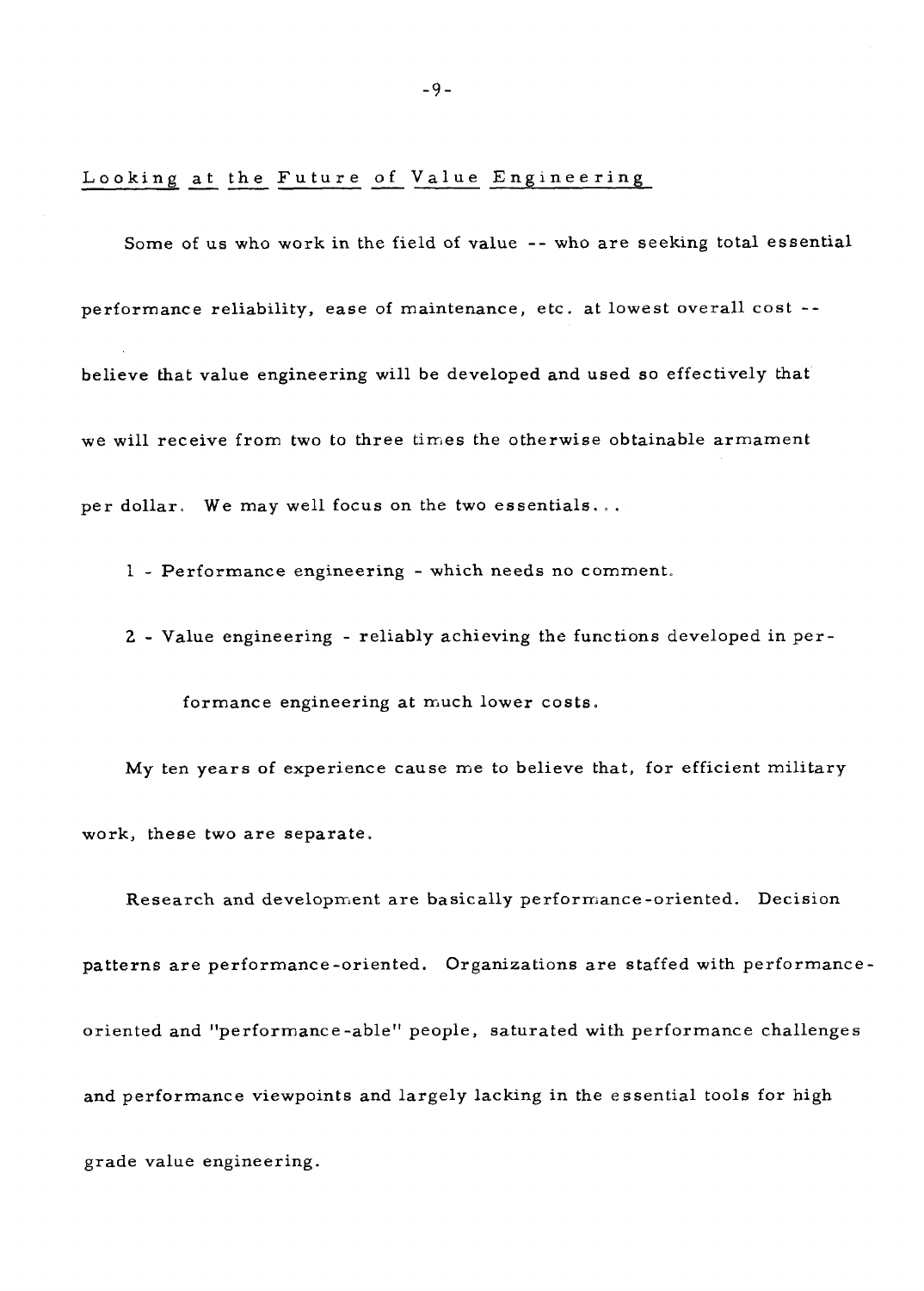On the other hand, value is secured by a different type of thinking, by the use of different tools and different concepts, by the development and application of different techniques.

It is my belief that where **hard** pressure against the limits of unknowns in performance is required, research- and development-oriented work, largely unhampered by "Value" restrictions, will most efficiently achieve the essential performance. But very definitely it should not be expected that these performance oriented designs will be made in any quantity. The clearly-defined and obtainable performance objectives will then be made known to Value Engineers, and they will provide the total essential performance. They will do it with so much less complexity, so much greater use of existing functional devices, and simple and more applicable manufacturing methods, that the cost in production will be from one-half to one-fifth of the manufacturing cost of the original successful R&D design.